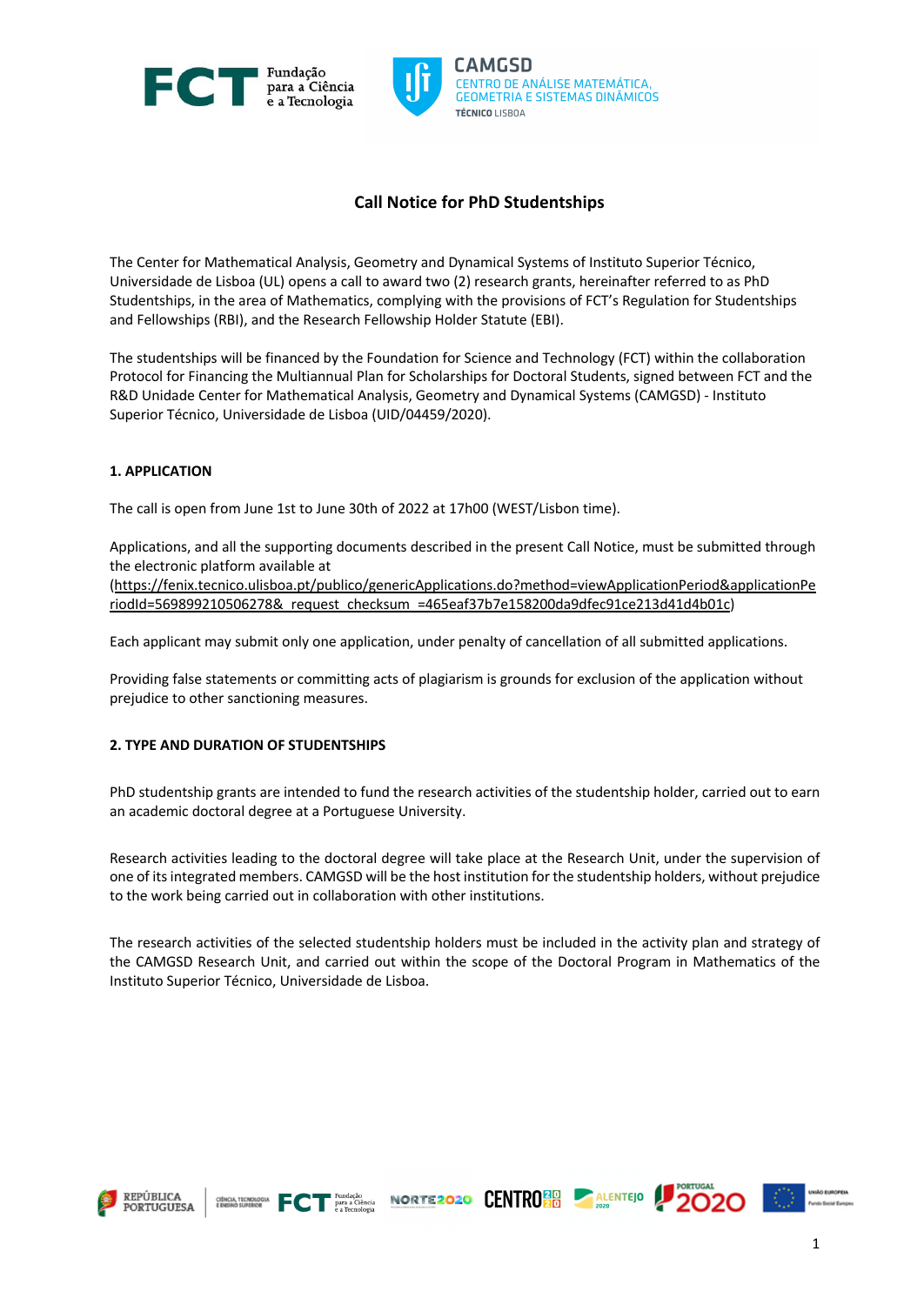



The research work may proceed entirely (studentship in the country) or partially (mixed studentship) at a national institution.

As a rule, the duration of the PhD studentship is annual, renewable up to a maximum of four years (48 months), and a studentship cannot be granted for a period of less than 3 consecutive months.

In the case of a mixed studentship, the work period taking place at a foreign institution cannot exceed 24 months.

# **3. STUDENTSHIP RECIPIENTS**

The PhD studentships are intended for applicants enrolled in the Doctoral Program in Mathematics at the Instituto Superior Técnico, or for applicants who satisfy the necessary requirements to enroll in the Doctoral Program, set out in point 2 of this Call Notice, and who intend to carry out research activities leading to a doctoral degree at the Center for Mathematical Analysis, Geometry and Dynamical Systems (CAMGSD) of Instituto Superior Técnico, Universidade de Lisboa, or at an associated host institution.

# **4. ADMISSIBILITY**

### **4.1 Applicant's Admissibility Requirements**

The following individuals may apply for these studentships:

- o National citizens or citizens of other member states of the European Union;
- o Citizens of third-party states;
- o Stateless individuals;
- o Citizens holding a political refugee status.

To apply for the PhD studentship, it is necessary:

- $\circ$  To have a bachelor's ("licenciado") or master's degree in Mathematics or in a related area;
- $\circ$  To habitually and permanently reside in Portugal if the work plan associated with the studentship is partially carried out at foreign institutions (mixed studentships); requirement applicable to both national and foreign citizens;
- o To not have benefited from a PhD studentship, or business PhD studentship, funded directly by FCT, regardless of its duration.

GINGLY TECHNOLOGICAL FOR PURISSION CONTROLLER ALENTEJO

o To not hold a Doctorate degree.





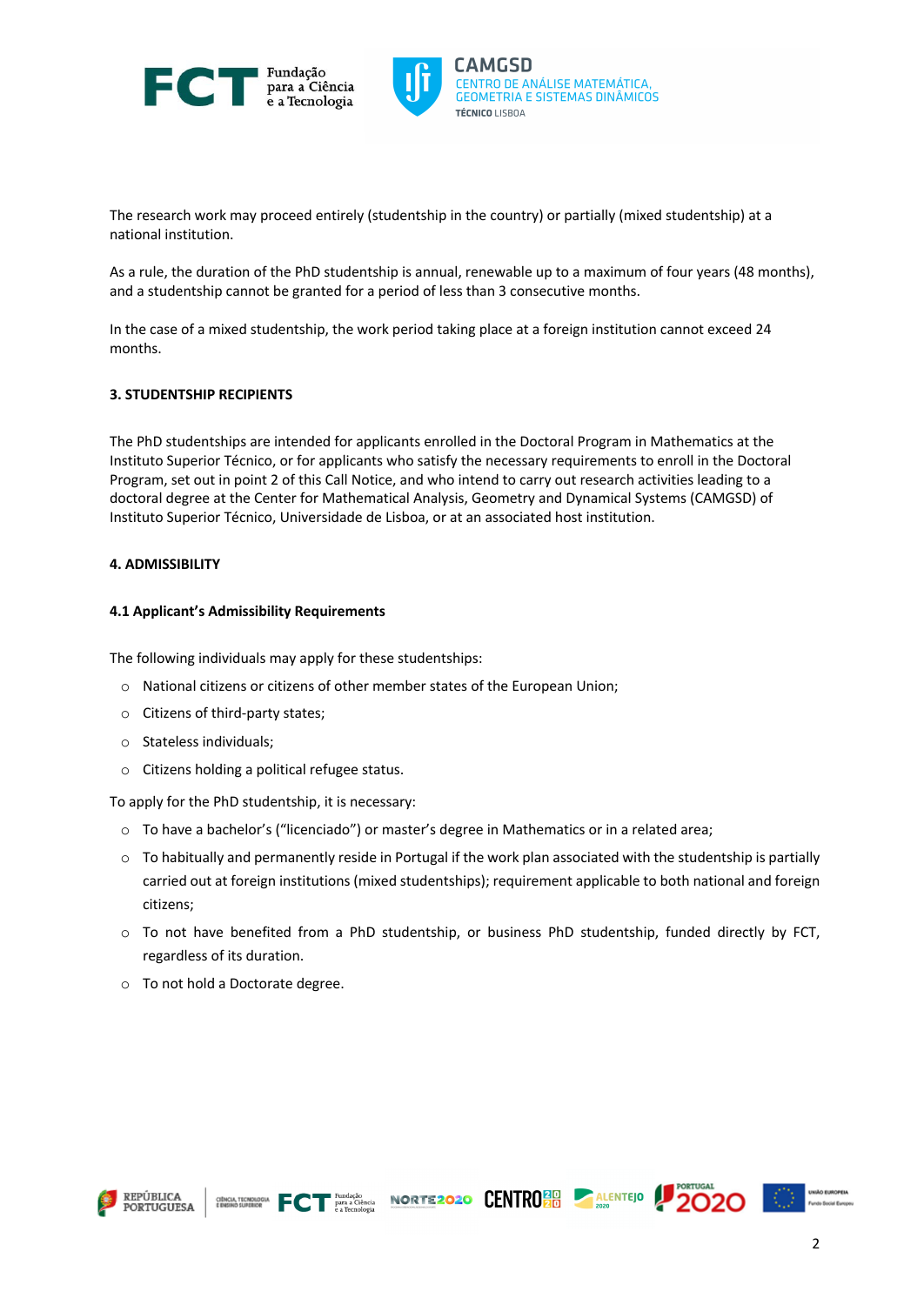



### **4.2 Application's Admissibility Requirements**

It is absolutely necessary, under penalty of not being admitted to the call, to attach the following documents to the application:

- o Copy of the identity card/citizenship card/passport;
- o Applicant's Curriculum Vitae;
- $\circ$  Certificates of all academic degrees held by the candidate specifying the final grades and, if possible, the grades obtained on all courses taken. Alternatively, a declaration of honor signed by the applicant stating that a first cycle (bachelor), "licenciado" or master's degree was concluded before the deadline for application;
- o Registration of academic degrees awarded by foreign institutions and conversion of the corresponding classifications to the Portuguese scale or, alternatively, a declaration of honor signed by the applicant stating that such registration was obtained before the deadline for application;
- $\circ$  A motivation letter with a detailed and justified explanation of a research topic which is of interest to the applicant and listed among the scientific areas of research of the CAMGSD Research Unit;
- o Two confidential recommendation letters;
- $\circ$  The application and all associated documents, including the letter of motivation, must be written in Portuguese or English.

The following should be noted regarding the above mentioned admissibility requirements:

- o In the case of academic degrees awarded by foreign higher education institutions, and in order to guarantee that the principle of equal treatment is used to applicants who hold foreign and national academic degrees, these degrees must be recognized and the conversion of the respective final grade to the Portuguese classification scale must be completed until the end of the application period. If the recognition of a degree is automatic, applicants may present proof of their request until the end of the application period. The recognition of foreign academic degrees and diplomas as well as the conversion of the final grade to the Portuguese classification scale can be obtained from any public higher education institution or from the Directorate-General for Higher Education (DGES, only in case of automatic recognition). Regarding this matter, please consult the DGES portal through the following website: http://www.dges.gov.pt.
- $\circ$  Only applicants who have completed the cycle of studies leading to the "licenciado", 1<sup>st</sup> cycle or master's degree by the end of the application period will be admitted. If applicants do not have the certificate of completion of a degree at a national educational institution yet, a declaration of honor from applicants will be accepted stating that they will complete the necessary qualifications for the purposes of the call by the end of the application period. Granting of the studentship will always be dependent on the presentation of proof of the academic qualifications required to award the studentship.

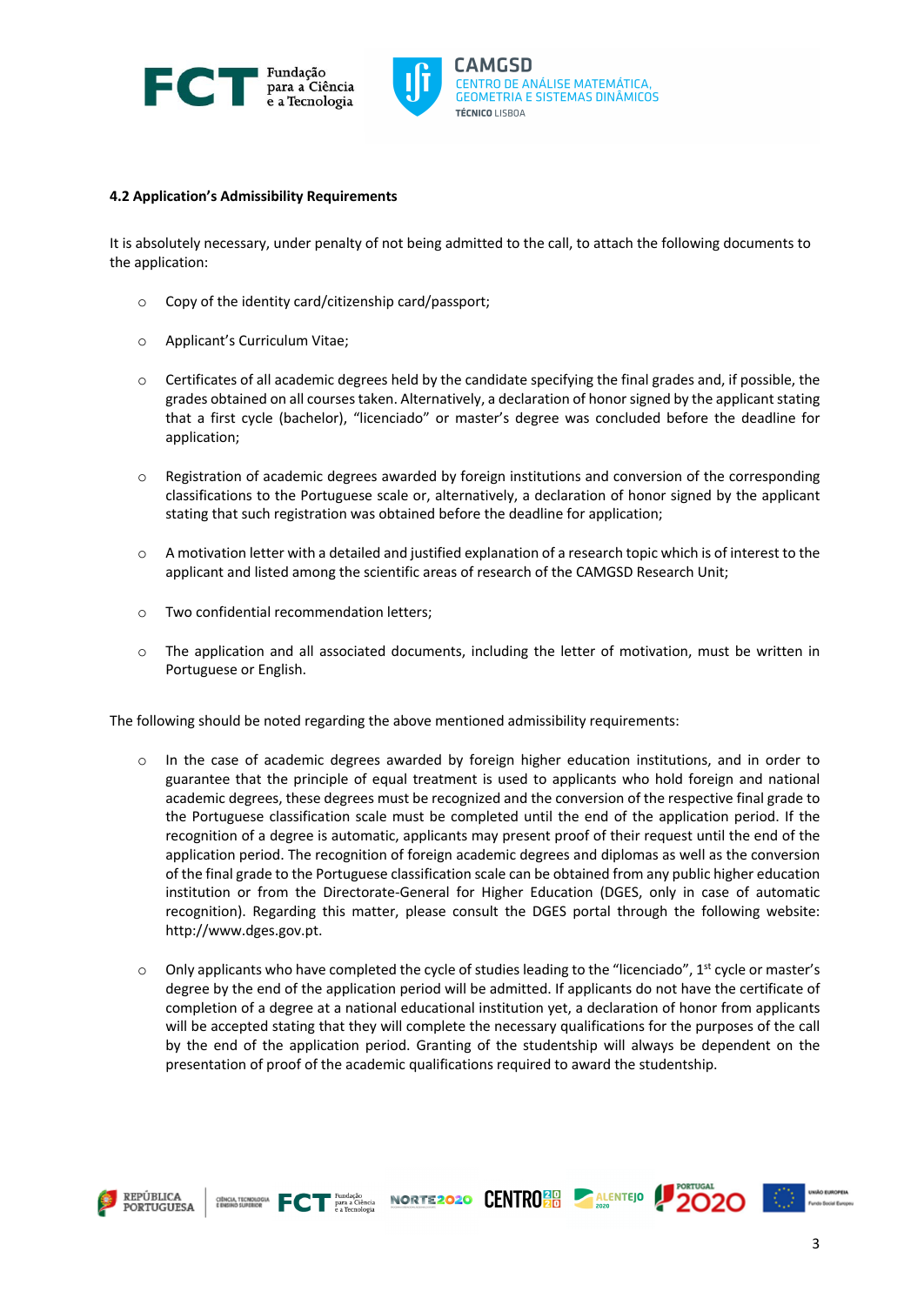



# **5. WORKPLAN AND SCIENTIFIC SUPERVISION OF THE STUDENTSHIP**

Research activities and scientific supervision of the studentship should be included in the scope of the strategic plan and research activities of the CAMGSD Research Unit. The scientific supervision of the studentship will be the responsibility of one of the researchers working on the scientific area of the specific research proposal under which the applicant was admitted. The same researcher should also be the supervisor, or part of the supervisory team, of the thesis.

# **6. EVALUATION CRITERIA AND COMPENSATION**

# **6.1 Evaluation Criteria**

The evaluation process assesses the applicant's merit, curriculum and letter of motivation, and his/her performance at an eventual interview, conducted in English either in person or by videoconference.

Applications considered admissible will be evaluated according to a score from 0 to 5 (zero to five) in each of the following evaluation criteria:

- $\circ$  Criterium A Applicant's Merit, with a weight of 40%;
	- $\circ$  Subcriterium A1 Academic career, (reflecting the academic degree grades), with a weight of 80%, using tables 1 and 2 of section 5.1.1 (pages 7 and 9) of the Notice of the Call for PhD studentships – 2021, published in the FCT site:

https://www.fct.pt/apoios/bolsas/concursos/docs/Bolsas\_2021\_AvisoAberturaConcurso\_EN.pdf.

 $\circ$  Subcriterium A2 – Adequacy of the Academic Degree, with a weight of 20%:

"Licenciado" or Master's degree in Mathematics or a related area;

- $\circ$  Criterium B Curriculum, with a weight of 20%;
	- o Subcriterium B1 Detailed analysis of the Curriculum vitae, scientific publications and experience in the area of the Doctoral Program, with a weight of 80%
	- o Subcriterium B2 –Reference Letters, with a weight of 20%
- o Criterium C Motivation Letter, with a weight of 20%
- $\circ$  Criterium D Interview, either in person or by videoconference, conducted in English, with a weight of 20%, for the applicants whose intermediate classification is above three points. The intermediate classification is computed by the formula:

Intermediate Classification =  $(0, 5 \times A) + (0, 25 \times B) + (0, 25 \times C)$ 

o For the final studentship award decision process, the applicants will be ranked according to the following weighted formula that takes into account the criteria A, B, C and D:

$$
Final Classification = (0, 4 \times A) + (0, 2 \times B) + (0, 2 \times C) + (0, 2 \times D)
$$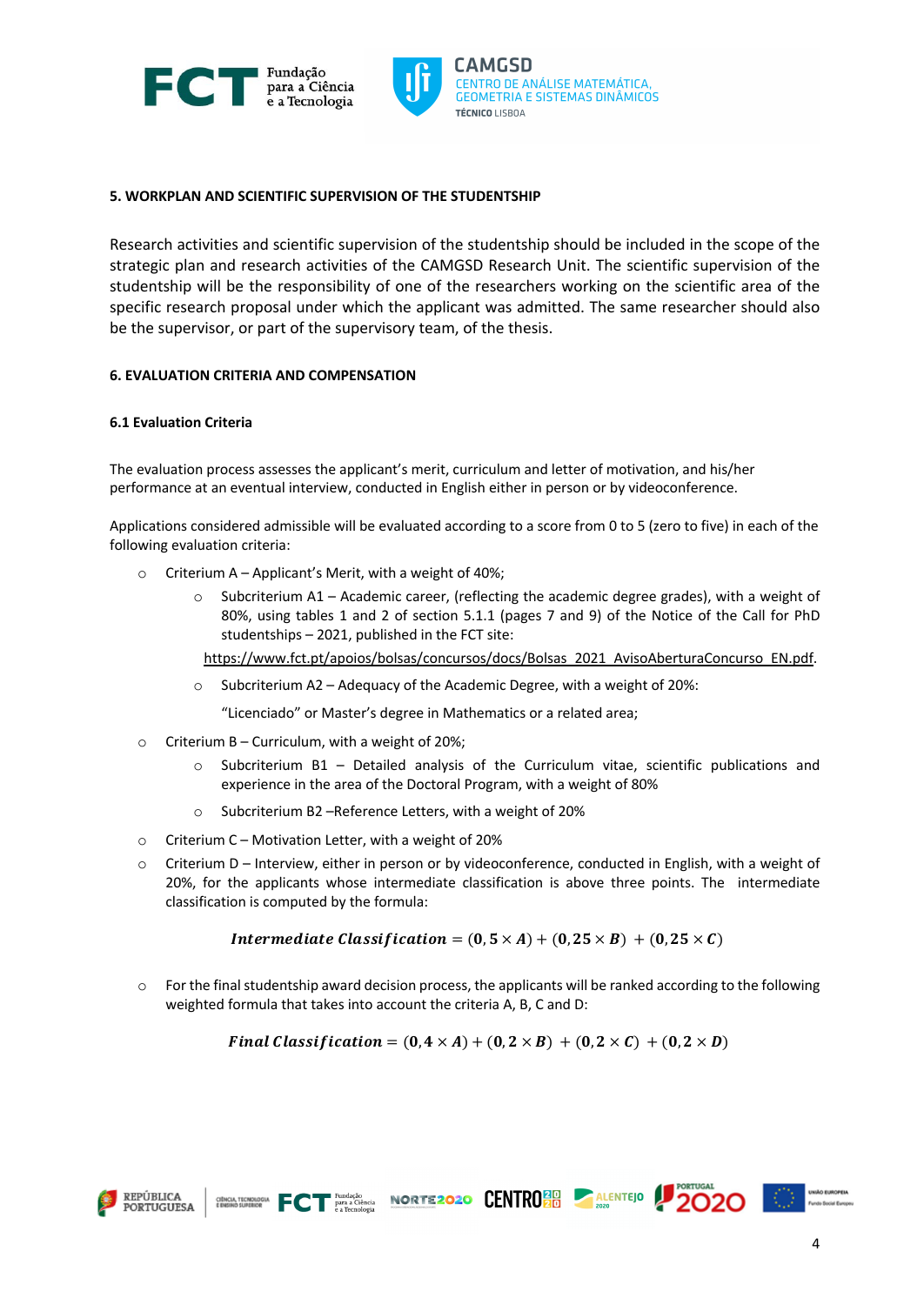



In the event of a tie in the final rank, the order of the candidates will be determined on the basis of the classifications obtained in each of the evaluation criteria according to the following order of importance: criterium A, criterium B, criterium C and criterium D.

### **Important notice for applicants with degrees issued by foreign higher education institutions:**

- $\circ$  Applicants with degrees issued by foreign higher education institutions can apply and will be assessed using the same criteria as applicants with diplomas issued by Portuguese institutions, provided they present, in their application, proof of recognition of academic degrees or request for automatic grade recognition and the conversion of the final grade to the Portuguese classification scale under the terms of the applicable legislation.
	- $\circ$  Applicants with foreign degrees who do not show proof of conversion of the final grade to the Portuguese classification scale will be awarded forthe criterion A (subcriterion A1) the minimum classification of tables 1 and 2 of section 5.1.1 (pages 7 and 9) of the Notice of the Call for PhD studentships – 2021, published in the FCT site:

https://www.fct.pt/apoios/bolsas/concursos/docs/Bolsas\_2021\_AvisoAberturaConcurso\_EN.pdf..

o In any case, studentship contracts with applicants having degrees issued by foreign institutions will only be concluded upon presentation of proof of recognition of academic degrees and conversion of the final grade, as indicated above.

Applicants whose application is evaluated with a final classification below 3 points are not eligible for the studentships.

# **6.2 Disability Compensation**

Applicants that state a degree of disability equal to or above 90% shall have a bonus of 10% on criterion A – Merit of the Applicant. Applicants that state a degree of disability equal to or above 60% and under 90%, shall have a bonus of 5% in this criterion. The degree of disability **must** be duly proven by submitting, in the application form, the document Atestado de Incapacidade Multiuso, issued according to the Decree-Law no. 202/96, of 23 of October, in its current version.

# **7. EVALUATION**

The evaluation panel has the following members:

- o Miguel Tribolet de Abreu, Instituto Superior Técnico, (panel coordinator)
- o Carlos Alberto Varelas da Rocha, CAMGSD, Instituto Superior Técnico
- o Margarida Mendes Lopes, CAMGSD, Instituto Superior Técnico
- o Gabriel Czerwionka Lopes Cardoso, Instituto Superior Técnico
- o João Luís Pimentel Nunes, Instituto Superior Técnico
- o Juha Hans Videman, Instituto Superior Técnico

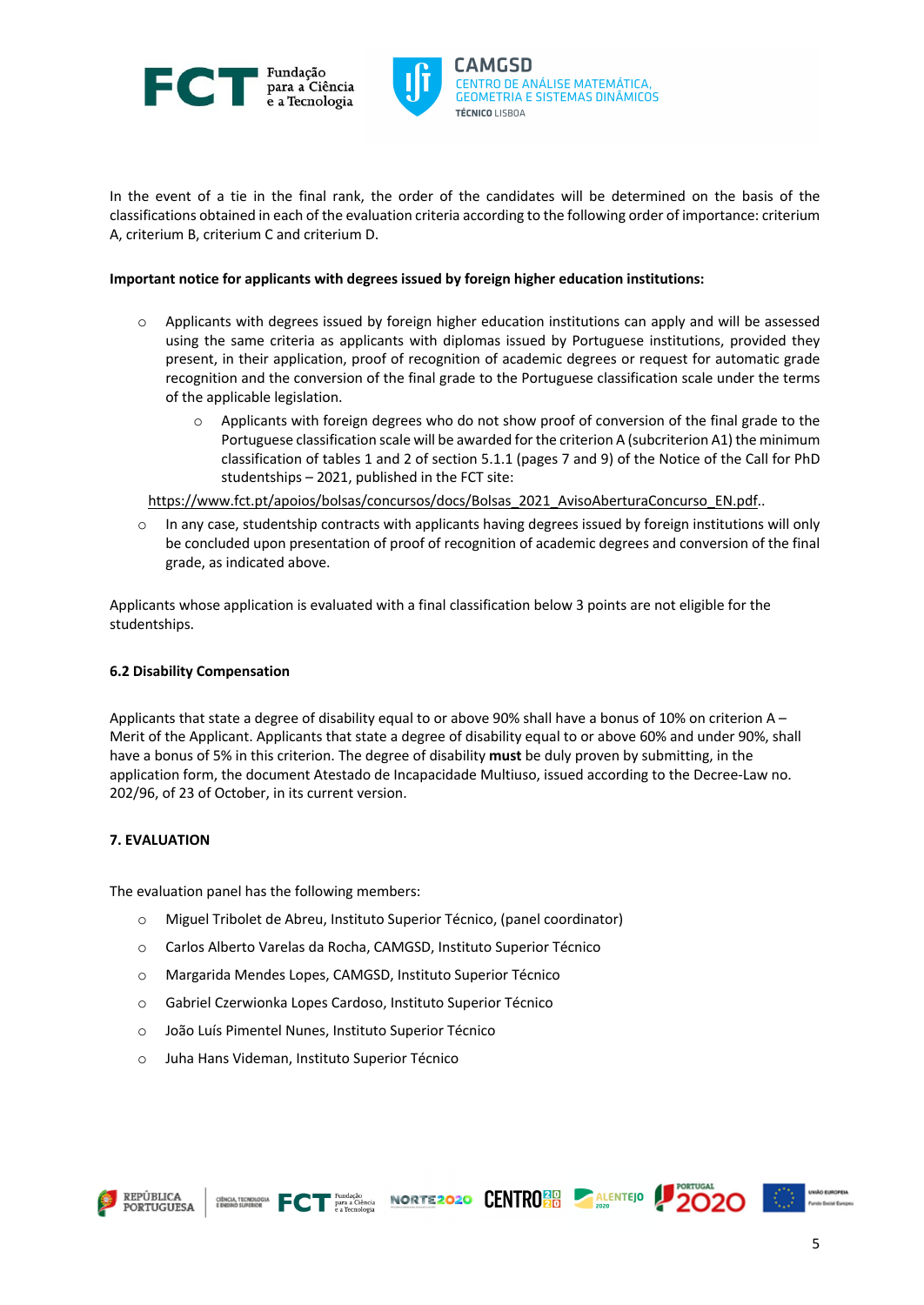



RO DE ANÁLISE MATEMÁTICA. **GEOMETRIA E SISTEMAS DINÂMICOS TÉCNICO LISROA** 

The evaluation panel will assess all applications according to the evaluation criteria mentioned in the present Call Notice.

During the evaluation process, all members of the panel, including its coordinator, commit to respect a set of responsibilities, such as the duty of impartiality, of declaration of any conflicts of interest and of confidentiality. At all stages of the evaluation process, confidentiality is absolutely protected and assured in a way that guarantees the independence of the assessments of the applications.

Members of the panel, including its coordinator, cannot be advisors or co-advisors of applicants.

For each application, the panel will produce an evaluation form where, in a clear, coherent and consistent way, the arguments leading to the given classifications for each of the evaluation criteria and subcriteria are presented, and where any eventual compensations are explicitly described.

The panel meetings must produce minutes for which every panel member is responsible.

The minutes and their attachments must include the following information:

- o Name and affiliation of all the members of the evaluation panel;
- $\circ$  Identification of the excluded applications and the corresponding justifications;
- o Final evaluation forms for each applicant;
- $\circ$  Provisional ranking of the evaluated applications, by decreasing order of the final classification;
- o CDI declarations of the panel members.

# **8. PUBLICATION OF RESULTS**

The evaluation results are communicated by email to the email address used by the applicant in the submission or as indicated elsewhere in the application.

# **9. DEADLINES AND PROCEDURES FOR PRELIMINARY HEARINGS, CLAIMS AND APPEALS**

After communication of the provisional rankings, the applicants have 10 business days, if they so wish, to give their opinion in the preliminary hearing of the interested parties, according to Articles no. 121 and following the Administrative Procedures Code. The final decision will be disclosed after the analysis of the arguments presented in the preliminary hearing of the interested parties. The final decision may be claimed within 15 business days, or, alternatively, an appeal may be filed within 30 business days, both counted from the respective notification of the results. Applicants who choose to submit a claim must address their arguments to the member of the FCT Board of Directors with delegated competence. Applicants who preferto submit an appeal must addresstheir arguments to the FCT Board of Directors.

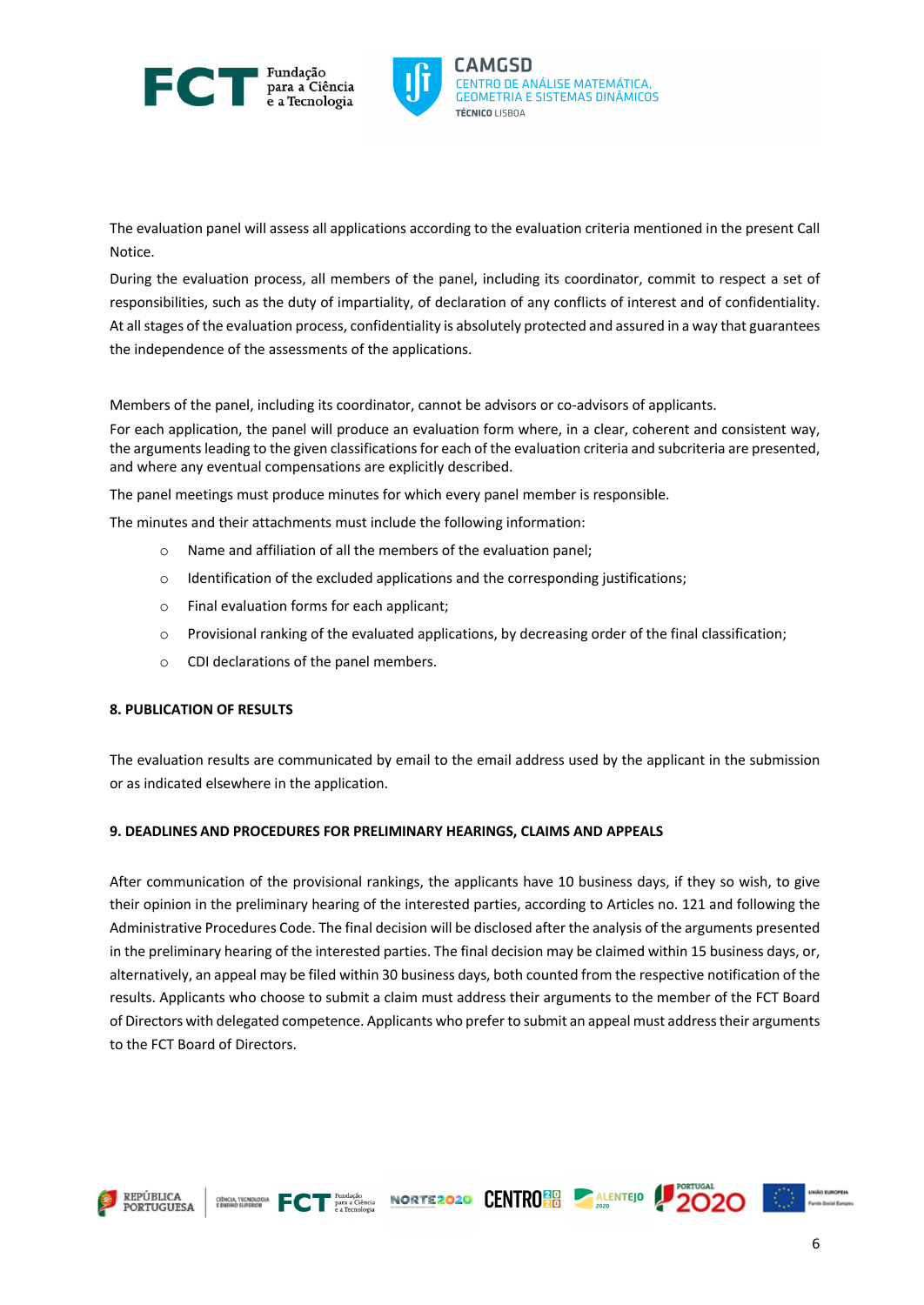



### **10. REQUIREMENTS FOR STUDENTSHIP GRANTING**

Research studentship contracts are signed directly with FCT.  $1$ 

The following documents must be sent, when the studentship is awarded, for the purposes of signing:

- a) Copy of the personal identification, tax and social security, when applicable, document(s);
- b) Copy of the academic degree certificates;
- c) Presentation of the registration record for the recognition of foreign academic degrees and conversion of the respective final grade to the Portuguese classification scale, if applicable;
- d) Workplan;
- e) Document proving enrolment in the Doctoral Program in Mathematics at IST;
- f) Statement by the supervisor(s) assuming responsibility for supervising the work plan, pursuant to Article 5-A of the Research Fellowship Holder Statute (template will be made available by FCT);
- g) Document proving the applicant´s acceptance issued by the institution(s) where the research activities will take place, guaranteeing the conditions necessary for its successful development, as well as the fulfillment of the duties provided in Article 13 of the Research Fellowship Holder Statute (template will be made available by FCT);
- h) Document declaring that the work will be carried out under exclusivity regime (an updated template will be made available by FCT).

Granting of the studentship is dependent on:

- o The compliance with the requirements listed in this Call Notice;
- o The result of the scientific evaluation;
- o The absence of unjustified non-compliance with studentship holder duties under a previous scholarship contract financed, directly or indirectly, by FCT;
- o FCT's available budget.

Failure to deliver any of the documents necessary to complete the contracting procedure for the studentship, within 6 months of the date of communication of the conditional decision to award the grant, implies the expiration of the referred grant and the termination of the process.

 $1$  These documents can be delivered, if the applicant so wishes, in person at the financing institution who will keep the elements relevant for the contract celebration, including the identification document, fiscal and social security numbers, as well as their expiration dates.

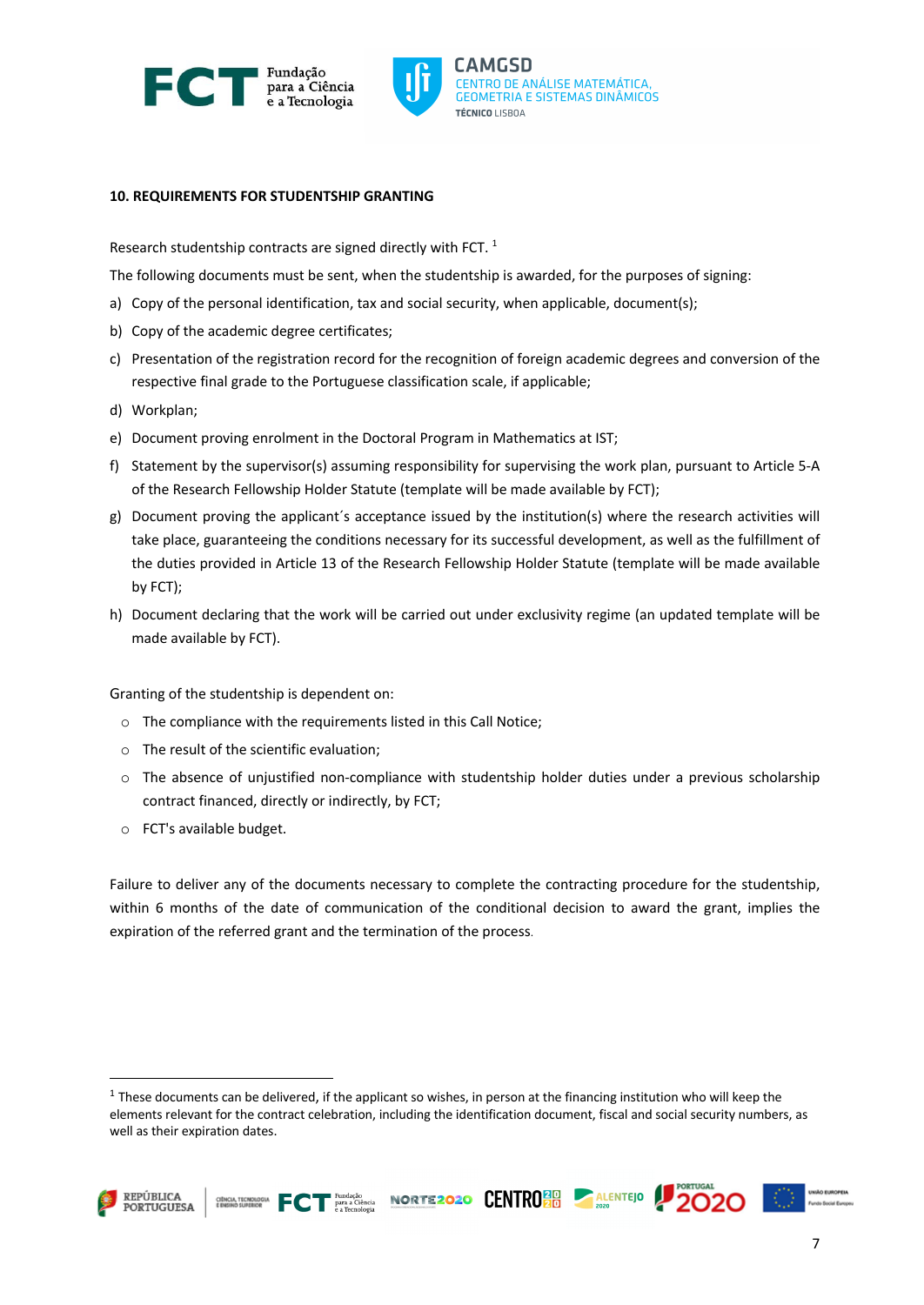



# **11. FUNDING**

Studentship payment will begin after the applicant returns the signed studentship contract, which should occur within a maximum period of 15 business days from the date received. The studentships granted under this call will be financed by FCT with funds from the State Budget and, whenever eligible, with funds from the European Social Fund, to be made available under the PORTUGAL 2020 program, through the Programa Operacional Regional do Norte (NORTE 2020), Programe Operacional Regional do Centro (Centro 2020) and Programa Operacional Regional do Alentejo (Alentejo 2020), according to the respective regulatory provisions established for this purpose.

# **12. STUDENTSHIP ALLOWANCE**

Studentship recipients receive a monthly maintenance allowance, in accordance with the table in Annex I of the RBI. The studentship may also include additional allowances, according to Article 18 of the RBI and the values indicated in Annex II of the RBI. All studentship holders will benefit from a personal accident insurance for research activities, supported by FCT. All studentship holders who are not beneficiaries of any social protection regime can use the right to social security through adherence to the voluntary social insurance regime, under the terms of the Contributory Schemes of the Social Security System. FCT will ensure the charges resulting from contributions under the terms and with the limits provided in Article 10 of the EBI.

#### **13. PAYMENTS OF STUDENTSHIP COMPONENTS**

Payments due to the studentship holder are made through bank transfer to the respective account identified by the studentship holder. The monthly maintenance allowance is paid on the first business day of each month. Registration, enrolment, or tuition fees are paid by FCT directly to the national institution where the studentship holder is enrolled in the PhD.

### **14. TERMS AND CONDITIONS OF PHD STUDENTSHIP RENEWAL**

The renewal of the studentship always depends on the application submitted by the holder, within 60 business days prior to the renewal start date, accompanied by the following documents:

- a) Declaration(s) issued by the supervisor(s) and by the host organization(s) attesting the progress of the studentship holder´s work plan and the evaluation of his/her activities;
- b) Updated document proving compliance with the exclusivity regime;
- c) Document proving renewal of enrolment in the cycle of studies leading to the doctoral degree.